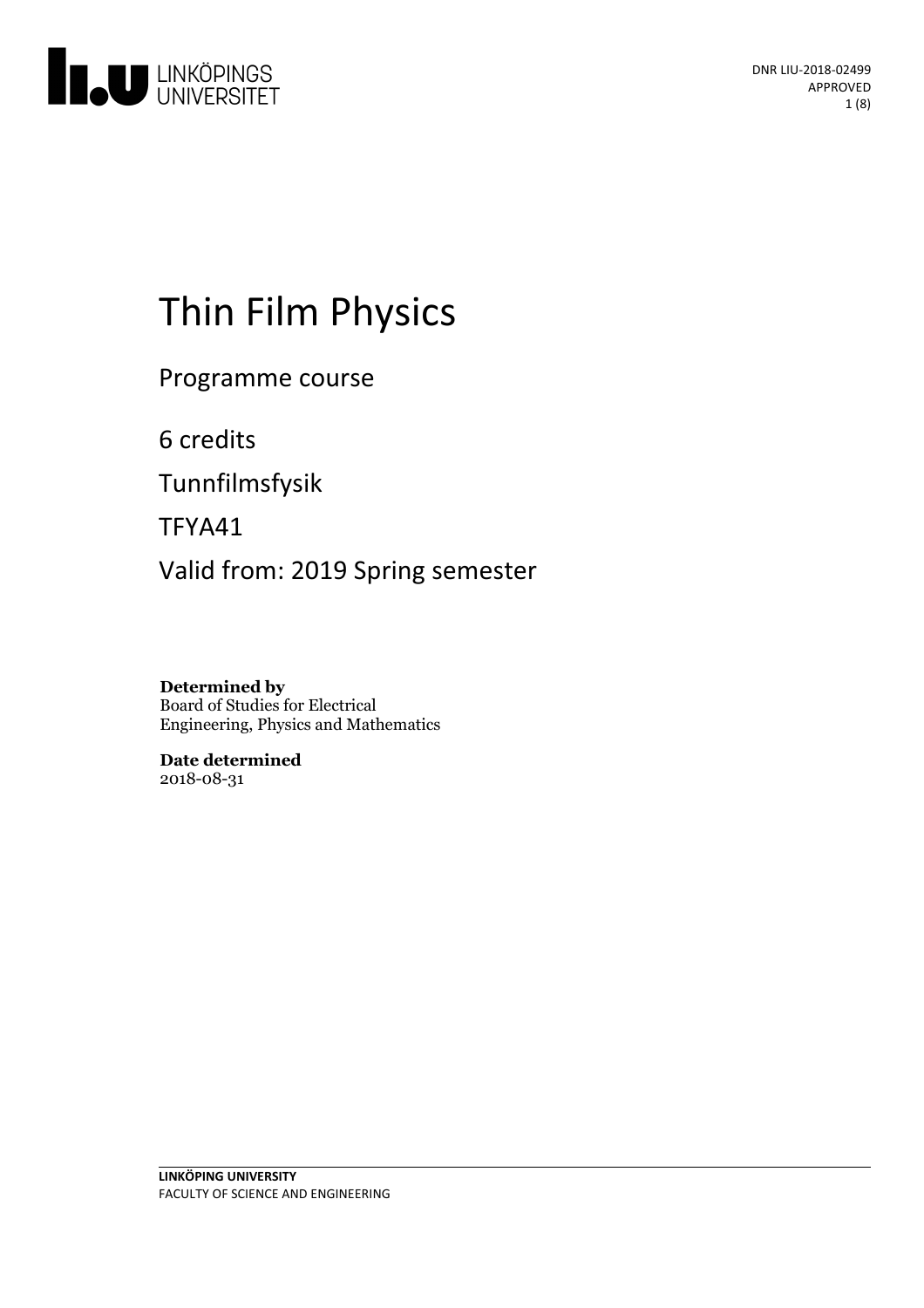# Main field of study

Applied Physics, Physics

Course level

Second cycle

### Advancement level

A1X

### Course offered for

- Master's Programme in Physics and Nanoscience
- Master's Programme in Materials Science and Nanotechnology
- Applied Physics and Electrical Engineering International, M Sc in Engineering
- Applied Physics and Electrical Engineering, M Sc in Engineering

# Specific information

The course has been withdrawn 2019.

# Entry requirements

Note: Admission requirements for non-programme students usually also include admission requirements for the programme and threshold requirements for progression within the programme, or corresponding.

### **Prerequisites**

Knowledge of fundamentals of materials science, crystallography, solid state physics and thermodynamics

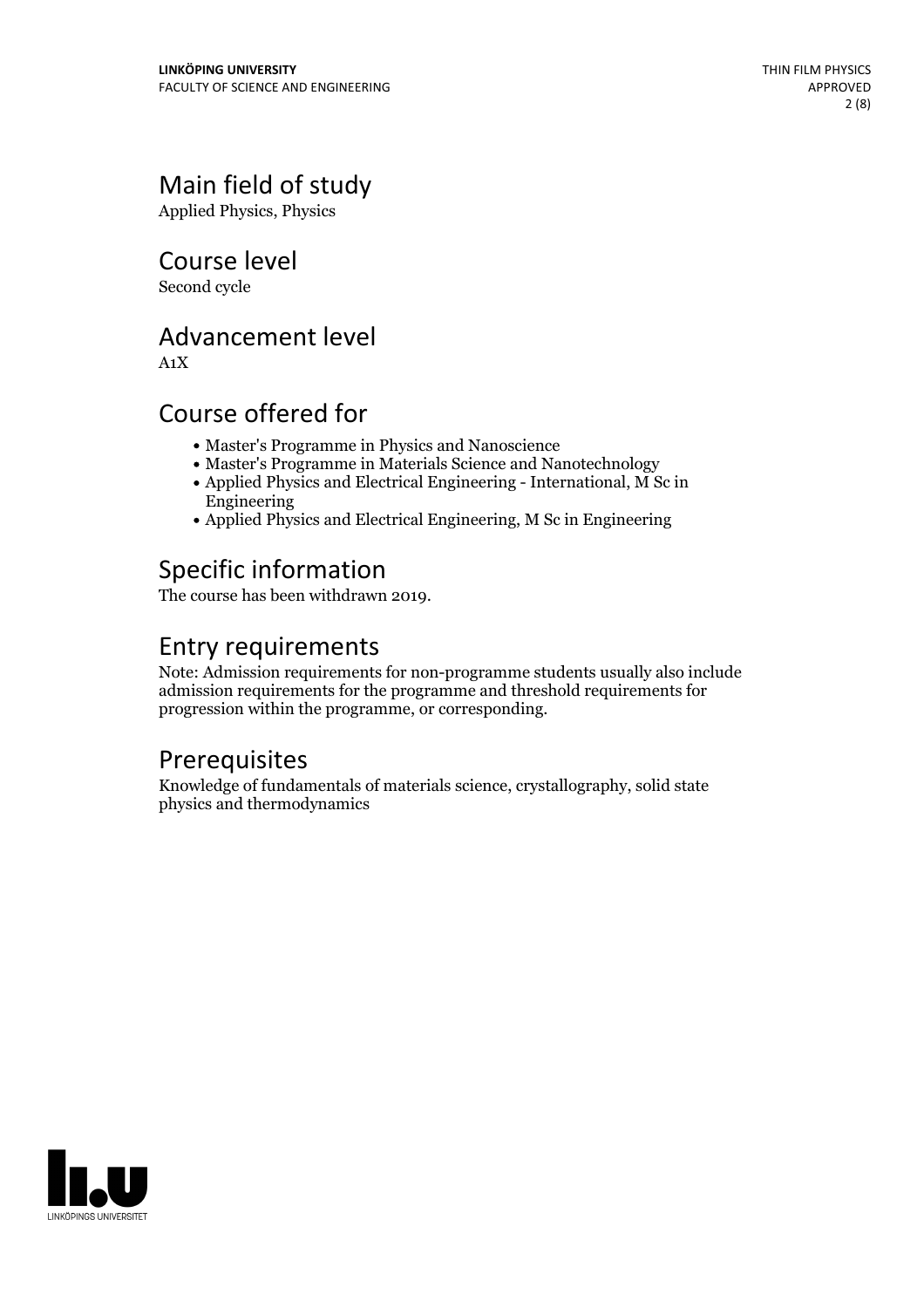# Intended learning outcomes

The course should give knowledge on mechanisms and processes for synthesis and microstructural evolution of thin films from the vapour phase. Included is also an overview of methods used for synthesis films and industrial applications thereof. After the course the student should:

- understand the fundamental atomistic mechanisms and processes that
- control film formation and microstructural evolution.<br>• understand the effect of the process conditions on film growth microstructural evolution.
- $\bullet$  know the principle, the advantages and the disadvantages of different thin film deposition methods.
- $\bullet$  have insights in possibilities and the importance of different thin films and coatings for a variety industrial applications.

### Course content

Vapour condensation and adsorption.<br>Surfaces and surface diffusion.<br>Epitaxy and growth modes.<br>Thin film nucleation and coalescence.<br>Homoepitaxial and heteroepitaxial growth Growth and microstructural evolution of polycrystalline films Generation and evolution of stresses in thin films Methods for synthesis of thin films from the vapour phase

# Teaching and working methods

Teaching will be provided in the form of lectures, laboratory exercises, and visit to industries.

### Examination

| <b>TENB</b>      | A written examination        | 4.5 credits | U, 3, 4, 5 |
|------------------|------------------------------|-------------|------------|
| LABA             | Laboratory Work              | 0.5 credits | U.G        |
| UPG1             | Visit to Industry            | 0.5 credits | U.G        |
| PRA <sub>1</sub> | <b>Student presentations</b> | 0.5 credits | U.G        |

### Grades

Four-grade scale, LiU, U, 3, 4, 5

### Department

Institutionen för fysik, kemi och biologi

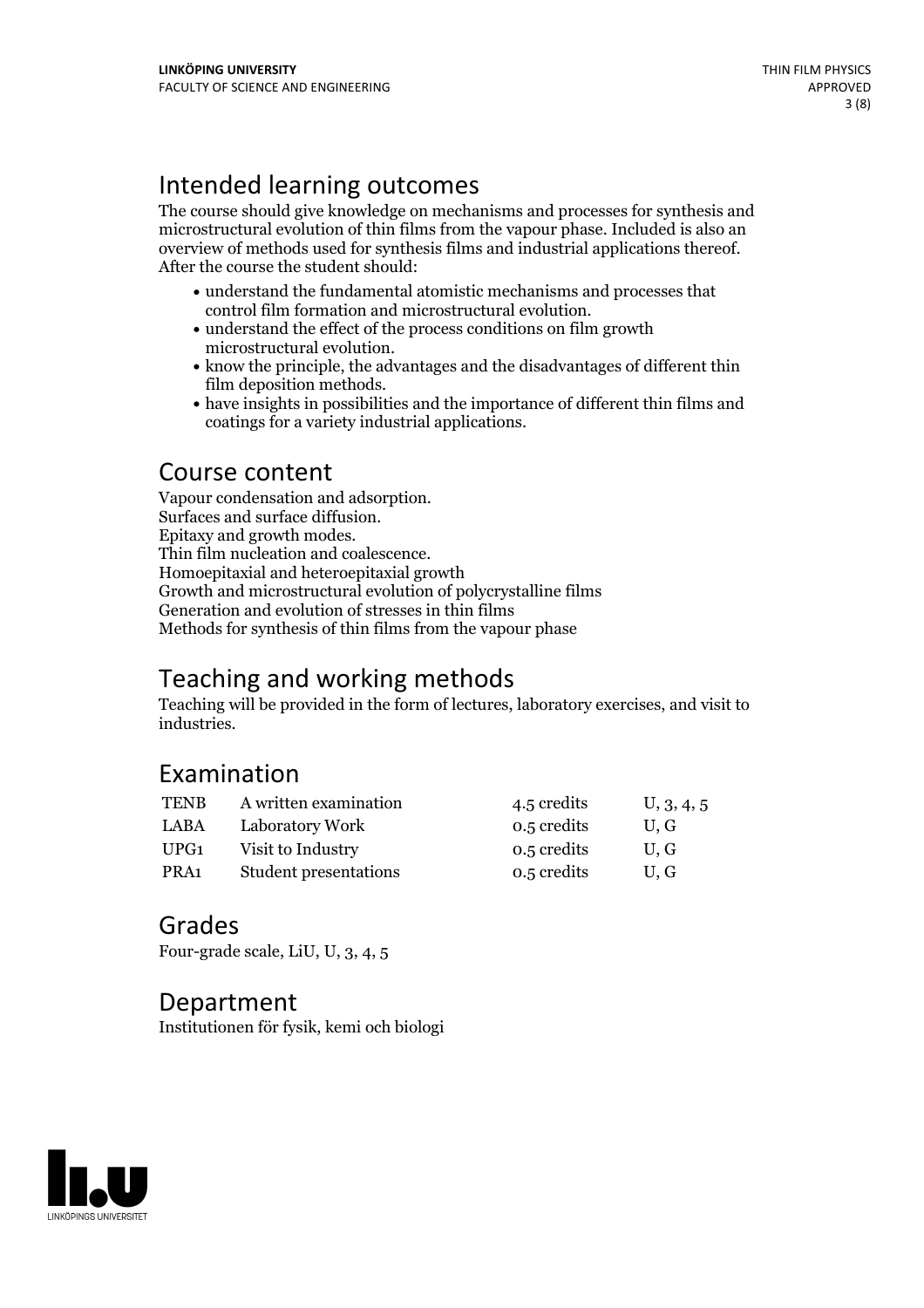# Director of Studies or equivalent

Magnus Boman

### Examiner

Kostas Sarakinos

### Course website and other links

### Education components

Preliminary scheduled hours: 40 h Recommended self-study hours: 120 h

### Course literature

#### **Books**

M. Ohring, (1991) *Materials Science of Thin Films* Academic Press P. M. Martin, (2010) *Handbook of Deposition Technologies for Films and Coatings* Elsevier T. Michely, J. Krug, (2003) *Islands, Mounds and Atoms: Patterns and Processes in Crystal Growth Far from Equilibrium* Springer

#### **Other**

Extra literature available at the course homepage (password protected).

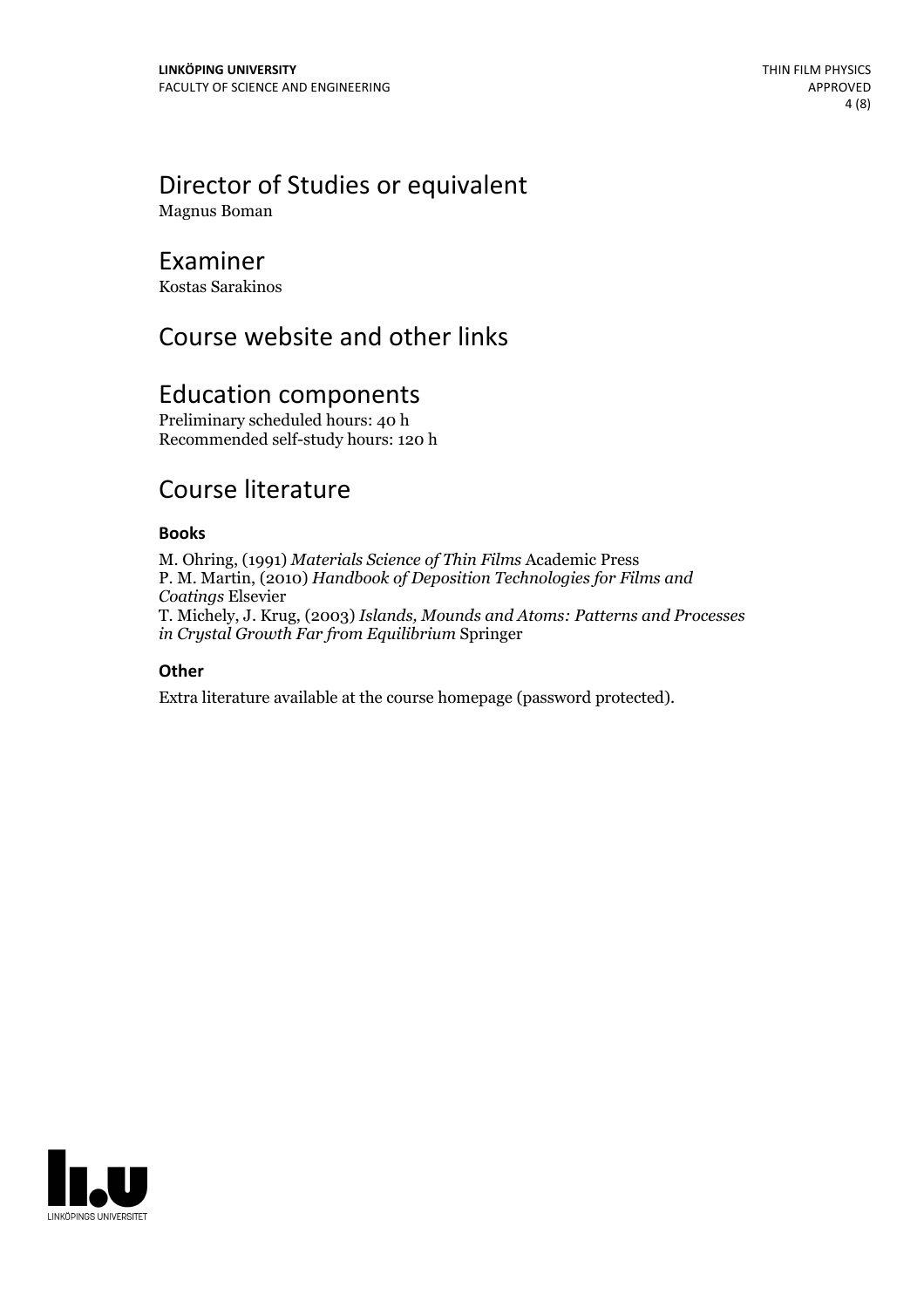# **Common rules**

#### **Course syllabus**

A syllabus has been established for each course. The syllabus specifies the aim and contents of the course, and the prior knowledge that a student must have in order to be able to benefit from the course.

#### **Timetabling**

Courses are timetabled after a decision has been made for this course concerning its assignment to a timetable module. A central timetable is not drawn up for courses with fewer than five participants. Most project courses do not have a central timetable.

#### **Interrupting a course**

The vice-chancellor's decision concerning regulations for registration, deregistration and reporting results (Dnr LiU-2015-01241) states that interruptions in study are to be recorded in Ladok. Thus, all students who do not participate in a course for which they have registered must record the interruption, such that the registration on the course can be removed. Deregistration from <sup>a</sup> course is carried outusing <sup>a</sup> web-based form: www.lith.liu.se/for-studenter/kurskomplettering?l=sv.

#### **Cancelled courses**

Courses with few participants (fewer than 10) may be cancelled or organised in a manner that differs from that stated in the course syllabus. The board of studies is to deliberate and decide whether a course is to be cancelled orchanged from the course syllabus.

#### **Regulations relatingto examinations and examiners**

Details are given in a decision in the university's rule book: http://styrdokument.liu.se/Regelsamling/VisaBeslut/622678.

#### **Forms of examination**

#### **Examination**

Written and oral examinations are held at least three times a year: once immediately after the end of the course, once in August, and once (usually) in one of the re-examination periods. Examinations held at other times are to follow a decision of the board of studies.

Principles for examination scheduling for courses that follow the study periods:

courses given in VT1 are examined for the first time in March, with re-

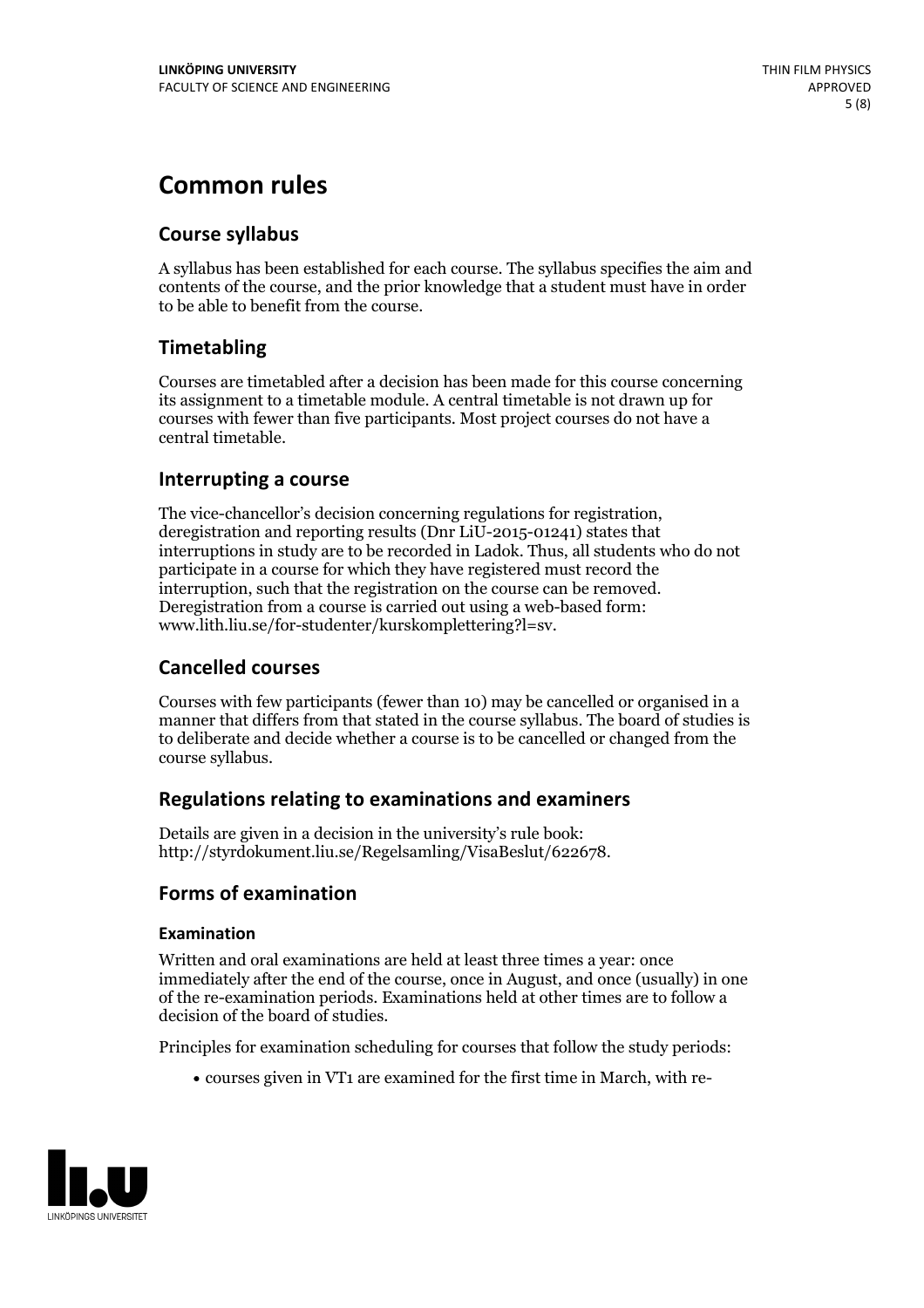examination in June and August

- courses given in VT2 are examined for the first time in May, with re-examination in August and October
- courses given in HT1 are examined for the first time in October, with re-examination in January and August
- courses given in HT2 are examined for the first time in January, with re-examination at Easter and in August.

The examination schedule is based on the structure of timetable modules, but there may be deviations from this, mainly in the case of courses that are studied and examined for several programmes and in lower grades (i.e. 1 and 2).

- Examinations for courses that the board of studies has decided are to be held in alternate years are held only three times during the year in which
- the course is given.<br>• Examinations for courses that are cancelled or rescheduled such that they are not given in one or several years are held three times during the year that immediately follows the course, with examination scheduling that corresponds to the scheduling that was in force before the course was cancelled or rescheduled.<br>• If teaching is no longer given for a course, three examination occurrences
- are held during the immediately subsequent year, while examinations are at the same time held for any replacement course that is given, or alternatively in association with other re-examination opportunities. Furthermore, an examination is held on one further occasion during the next subsequent year, unless the board of studies determines otherwise.<br>• If a course is given during several periods of the year (for programmes, or
- on different occasions for different programmes) the board orboards of studies determine together the scheduling and frequency of re-examination occasions.

#### **Registration for examination**

In order to take an examination, a student must register in advance at the Student Portal during the registration period, which opens 30 days before the date of the examination and closes 10 days before it. Candidates are informed of the location of the examination by email, four days in advance. Students who have not registered for an examination run the risk of being refused admittance to the examination, if space is not available.

Symbols used in the examination registration system:

- \*\* denotes that the examination is being given for the penultimate time.
- \* denotes that the examination is being given for the last time.

#### **Code of conduct for students during examinations**

Details are given in a decision in the university's rule book: http://styrdokument.liu.se/Regelsamling/VisaBeslut/622682.

#### **Retakes for higher grade**

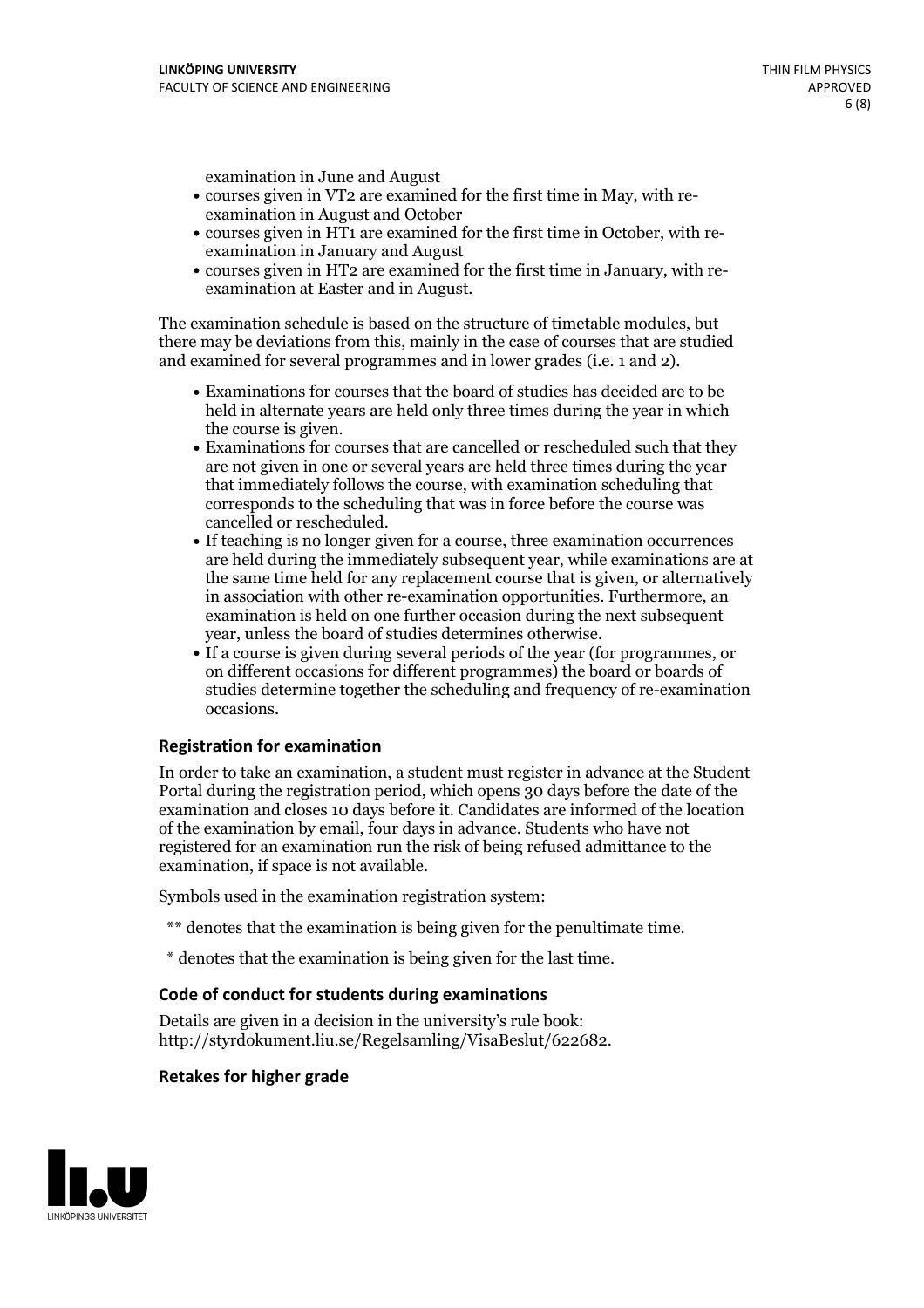Students at the Institute of Technology at LiU have the right to retake written examinations and computer-based examinations in an attempt to achieve a higher grade. This is valid for all examination components with code "TEN" and "DAT". The same right may not be exercised for other examination components, unless otherwise specified in the course syllabus.

#### **Retakes of other forms of examination**

Regulations concerning retakes of other forms of examination than written examinations and computer-based examinations are given in the LiU regulations for examinations and examiners, http://styrdokument.liu.se/Regelsamling/VisaBeslut/622678.

#### **Plagiarism**

For examinations that involve the writing of reports, in cases in which it can be assumed that the student has had access to other sources (such as during project work, writing essays, etc.), the material submitted must be prepared in accordance with principles for acceptable practice when referring to sources (references or quotations for which the source is specified) when the text, images, ideas, data, etc. of other people are used. It is also to be made clear whether the author has reused his or her own text, images, ideas, data, etc. from previous examinations.

A failure to specify such sources may be regarded as attempted deception during examination.

#### **Attempts to cheat**

In the event of <sup>a</sup> suspected attempt by <sup>a</sup> student to cheat during an examination, or when study performance is to be assessed as specified in Chapter <sup>10</sup> of the Higher Education Ordinance, the examiner is to report this to the disciplinary board of the university. Possible consequences for the student are suspension from study and a formal warning. More information is available at https://www.student.liu.se/studenttjanster/lagar-regler-rattigheter?l=sv.

#### **Grades**

The grades that are preferably to be used are Fail (U), Pass (3), Pass not without distinction  $(4)$  and Pass with distinction  $(5)$ . Courses under the auspices of the faculty board of the Faculty of Science and Engineering (Institute of Technology) are to be given special attention in this regard.

- 1. Grades U, 3, 4, 5 are to be awarded for courses that have written
- examinations. 2. Grades Fail (U) and Pass (G) may be awarded for courses with <sup>a</sup> large degree of practical components such as laboratory work, project work and group work.

#### **Examination components**

- 
- 1. Grades U, 3, 4, <sup>5</sup> are to be awarded for written examinations (TEN). 2. Grades Fail (U) and Pass (G) are to be used for undergraduate projects and other independent work.